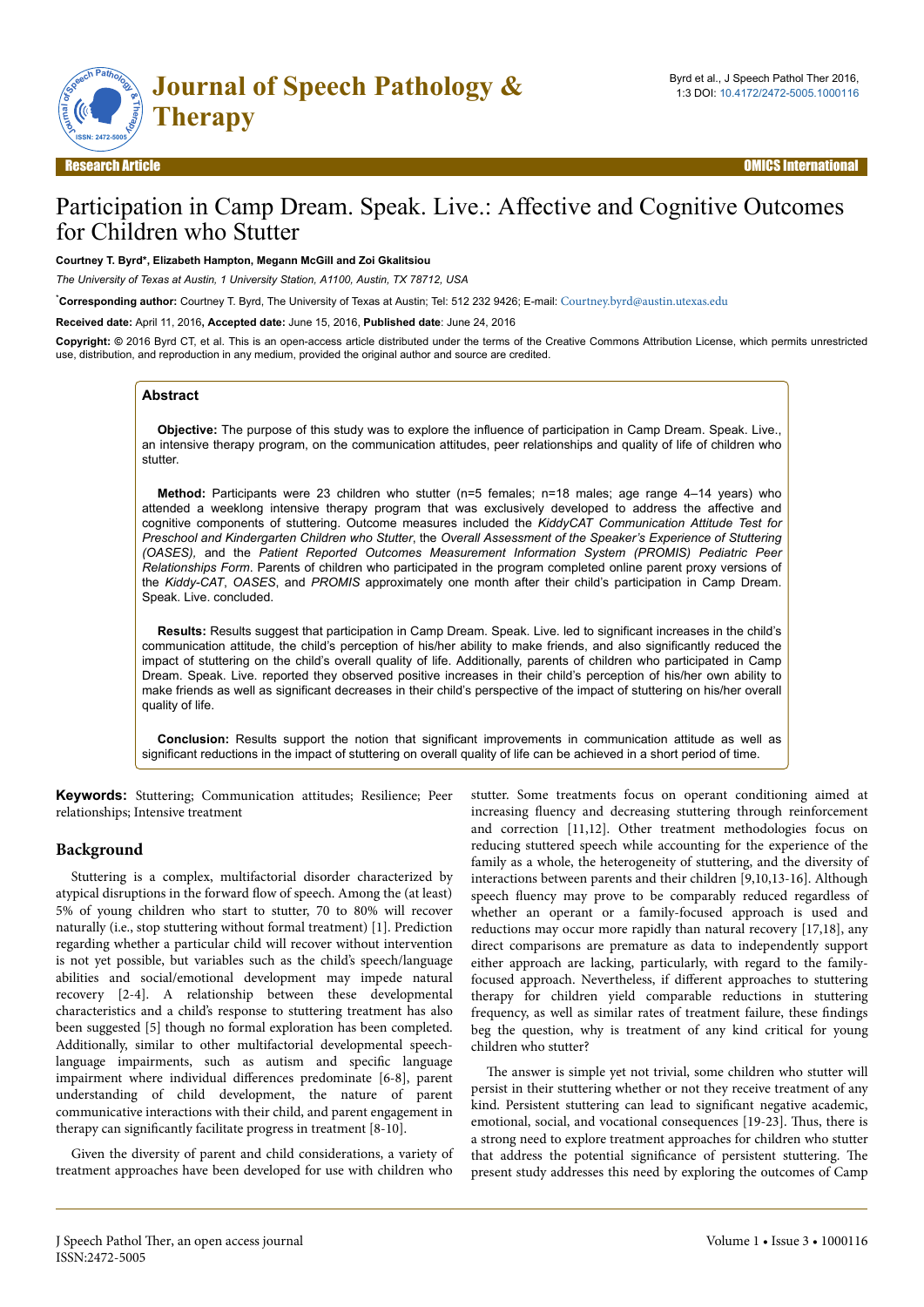# Page 2 of 10

Dream. Speak. Live., an intensive therapy program for children who stutter that is specifically geared towards improving the child's overall quality of life.

The vast majority of explorations of the effects of intensive treatment programs lasting five consecutive days for approximately 40 hours have focused on adults who stutter. Relatively few studies have examined the effects of intensive therapy for children who stutter. Among the limited investigations that have assessed treatment outcomes for weeklong (or shorter duration) intensive therapy programs for children who stutter, all have focused exclusively on speech fluency as a measure of progress [24,25]. To date, to the present authors' knowledge, there have been no published outcomes specific to ≤1 week intensive therapy programs for children who stutter that are structured to address the affective and cognitive components of stuttering. Нe purpose of the present study was to investigate the influence of participation in Camp Dream. Speak. Live., an intensive treatment program for which the goals are to (1) improve how children who stutter feel about their ability to communicate, (2) increase their positive perception of their ability to establish friendships, and (3) lessen the influence of stuttering on their overall quality of life.

# **Importance of improving positive communication attitudes**

Research has demonstrated that children who stutter are uniquely vulnerable to negative peer to peer interactions, with a large majority at risk for bullying and teasing even in settings where there has been a funded effort to reduce these adverse exchanges [26]. It is often assumed that the overt behavior of stuttering is the trigger for the difference in interpersonal relationships, but it is possible that the child who stutters may display an attitude towards his/her speech that yields the peer perception of reduced social status. Нat possibility does not place the blame on the child who stutters, but it does offer a unique perspective from which to view the data on the relationship between bullying and stuttering. None of the previous studies have examined the communication attitudes of those children who reported being treated more negatively by their peers.

Perhaps, if the child perceives their ability to communicate more positively, he or she will no longer be a target, regardless as to whether the child continues to stutter or not. If the child who stutters feels positive about his or her communication skills, he or she would presumably be less likely to feel anxious in social settings and would also be more likely to feel positive about his or her ability to make friends. In fact, in the bullying literature, perceived difficulties in the ability to make friends and anxiety specific to social interactions are considered to either be consequences of bullying, or the precise factors that increase the likelihood of the child being a victim of bullying [27]. Camp Dream. Speak. Live. is designed to increase the child who stutters' perception of his or her ability to make friends as well as reduce nervousness and anxiety in social settings.

# **Importance of increasing resiliency**

Another target of Camp Dream. Speak. Live. is resilience. Resilience is defined as the person's ability to successfully navigate adversity [28]. To prevent stuttering from negatively impacting their everyday life, persons who stutter need to be able to demonstrate stability when they sense they are about to experience a stutter and variability in the manner in which they address that unexpected moment of disfluenc\. The use of improvisation training is a key strategy to developing and strengthening resilience [29]. Нrough improvisation, children who

stutter can learn that they cannot anticipate every possible exchange they will have but they will feel comfort with knowing that they can respond in a variety of ways, all of which can lead to a successful communicative exchange. Нus, these children will experience positive emotional responses specific to communication which will in turn increase their resilience.

Given that the relationship between resilience and positive emotional thinking is moderated by negative thoughts [30], Camp Dream. Speak. Live. also engages the child in group reflection of negative thinking and specifically targets increases in understanding of the value and use of positive self-talk. Researchers have suggested mindfulness training such as Acceptance and Commitment Therapy  $[31,32]$  as an effective approach for adults who stutter but it has not yet been explored with children who stutter. Allowing children who stutter to recognize their thoughts regarding their communication and to learn how to neutralize those thoughts is a critical component to Camp Dream. Speak. Live.

In addition to the value of being mindful of negative thinking, studies have also indicated that for children at risk for increased anxiety and low self-confidence, providing opportunities to engage in self-praise that are intended to replace the negative thought patterns they have already developed and/or to counter potential future negative thoughts that could develop over time is of significant benefit to their resilience [33,34]. Camp Dream. Speak. Live. addresses expression of these thoughts verbally as well as through art given that research shows that some children are better able to share difficult emotions through artistic outlets [35,36].

# **Importance of developing mentorship and leadership skills**

Another fundamental aspect of Camp Dream. Speak. Live. is the value of helping oneself through helping others. Нere is a significant body of literature to suggest that the act of helping someone else cope with the same behavior for which you have struggled results in increased self-esteem, a deeper connection to the community who would be in need of your help, and also increases self-advocacy [37,38]. Through helping others, people are more likely to acquire a more profound understanding of their own challenges and how to best navigate similar challenges in the future. Нus, helping others also increases resilience. Camp Dream. Speak. Live. assigns participants to Pay it Forward peer networks wherein older children who stutter share advice for navigating life as person who stutters with the younger children in their group. Additionally, on each day of the program, participants share what they learned from each other through their interactions in these networks and, together, each network provides specific suggestions for helping other people who stutter whom they have not yet met.

To that end, leadership skills are increased when people are provided with an opportunity to share their life lessons with others who may potentially encounter similar challenges. Leadership skills are also enhanced through the act of teaching others specific skills that the individual has found to be useful [39]. Every child who participates in Camp Dream. Speak. Live. is educated about the importance of leadership. Нe children learn what makes a good leader, acknowledge famous leaders and brainstorm ways to be everyday leaders. Each child reflects upon his or her own innate leadership skills and shares the ways in which they lead by example. Нe children also reflect upon their aspirations and the leadership roles they envision for themselves in the future. Нroughout the duration of Camp Dream. Speak. Live. the children also visit with other "everyday" leaders who also happen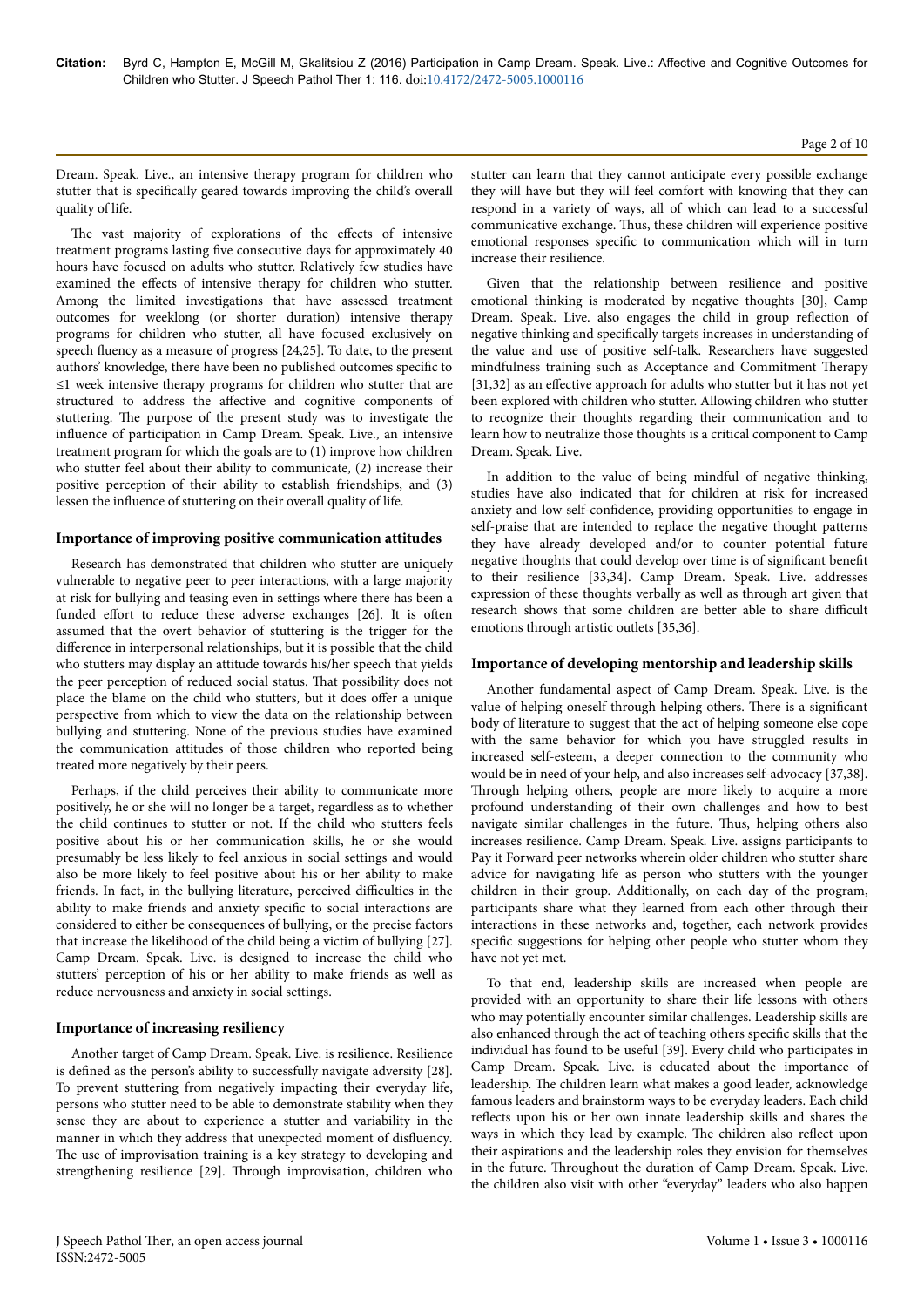to stutter to further their understanding of the many ways in which they can be leaders. In addition, each child selects their goals as leaders for each day of the program and reports on the ways in which they worked towards those goals.

An added benefit to consider with regard to the children being provided distinct opportunities to help and lead other persons who stutter is how the children who are being helped are inspired by their helper in a way that is unique because the helper is also a person who stutters. Research related to the influence of role models on perception of self and future achievement suggest positive effects particularly when the role model has navigated a comparable path whether it be race, gender, intellectual disability, etc. [40]. Нe more a person understands their own challenges and can see success reflected in others who have faced similar challenges, the more positively they will view their own potential.

## **Importance of peer to peer relationships**

An additional fundamental focus of Camp Dream. Speak. Live. is the role of friendship in young children's future social cognitive development and self-esteem. Children who experience friendships in preschool and early school age years are less likely to have difficulties with perceptions of self and also less likely to face social isolation [41]. For those children who have not experienced friendships, feelings of insecurity and social inhibition are more likely to develop [42]. Through participation in the variety of activities in Camp Dream. Speak. Live., the children are provided opportunities to bond with each other in meaningful and lasting ways. For example, research has shown that peer relationships in both children and adults are effectively fostered through dance [43]. Dancing facilitates the desire to connect with others [44,45] and with dancing there is no concern about speech fluency. Thus, dancing is a critical component to Camp Dream. Speak. Live.

In addition to dancing, art, written expression, small group discussion, and participation in open mic opportunities serve to establish authentic connections between the children. Across each one of these methods, the participants are encouraged to share personal journeys with others with each journey ending with advice for their peers specific to how they can manage the situation if they should ever face the same situation. Нis process of sharing individual experiences coupled with advice has been documented as a necessary step in the establishment of meaningful bonds. Celebration, laughter and fun is also a fundamental component to the establishment of genuine friendships, therefore, throughout the duration of Camp Dream. Speak. Live., children engage in activities designed to ignite joy and humor [46].

In summary, Camp Dream. Speak. Live. has been developed to address the affective and cognitive components of stuttering. The treatment protocol includes a variety of distinct opportunities designed to address these components. Specifically, the current study explored the following questions:

- 1. Does participation in Camp Dream. Speak. Live. Improve the communication attitudes of children who stutter?
- 2. Does participation in Camp Dream. Speak. Live. increase the child who stutters' positive perception of his/her ability to establish friendships?
- 3. Does participation in Camp Dream. Speak. Live. lessen the influence of stuttering on the child who stutters' overall quality of life?

# **Methods**

# **Participants**

Approval for the completion of this study was provided by the first author's university Institutional Review Board and written, informed consent and assent were obtained for each participant. Participants were 23 children who stutter (n=5 females; n=18 males) who attended Camp Dream. Speak. Live. at Нe University of Texas at Austin. Fourteen of the participants were between the ages of 7-14 years old and nine of the participants were between the ages of 4-6 years old. All participants had previously received a formal diagnosis of stuttering by a certified speech-language pathologist. Additionally, parents of all participants reported that their child presented with stuttering.

Stuttering severity was determined from an audio and video recorded, 5-minute conversational speech sample that was collected on the first day of the treatment program. Each participant's conversation sample (N=300 words) was analyzed by trained research assistants using the Stuttering Severity Instrument-4 (Riley, 2009). The mean rating for all 23 participants who stutter was 26.81 (SD=11.67), with 2 participants receiving severity ratings of very mild, 7 participants receiving ratings of mild, 9 participants receiving ratings of moderate, 1 participant receiving a rating of severe, and 4 participants receiving ratings of very severe.

# **Procedures**

Activities designed to improve communication and increase resiliency: Нroughout each of the five days of Camp Dream. Speak. Live., the children engaged in communication exchanges of varied difficulty, with the guiding principle of speaking freely, rather than fluently (refer to Byrd & Hampton, 2016, for access to the treatment program manual). Нese exchanges included speaking in front of all of the participants in the program at least two times per day in order to share their thoughts specific to a designated topic, learning the fundamentals of improvisational communication, and engaging in a variety of extemporaneous speaking activities with select groups of peers in front of the entire cohort of participants. In addition, the children participated in a campus-wide open mic where they went to the most highly foot trafficked area of campus and took turns sharing about stuttering. Нe children also participated in campus-wide educational outreach by setting up a table on campus and engaging passersby with educational materials the children themselves have developed specific to stuttering. Нe children also had multiple opportunities to observe their peers who stutter engage in these communication situations and witnessed the acknowledgment and praise those children received for sharing their thoughts without any internal hesitation or external concern with regard to whether or not they might stutter. Additionally, the children participated in guided small and large group discussions regarding the freedom of speaking without internal and/or external judgment of the fluency of their message.

Acceptance of self and the ability to persevere across all communication situations despite challenges was also targeted through scheduling activities in a sequence that encouraged the children to become increasingly more comfortable with expressing themselves in a group. Нrough participation in an interactive magic show, breakdancing lessons, guided improv sessions, marching/singing in the "dreamer" parade, and, ultimately, performing in the talent show the children learned to accept and celebrate each other for their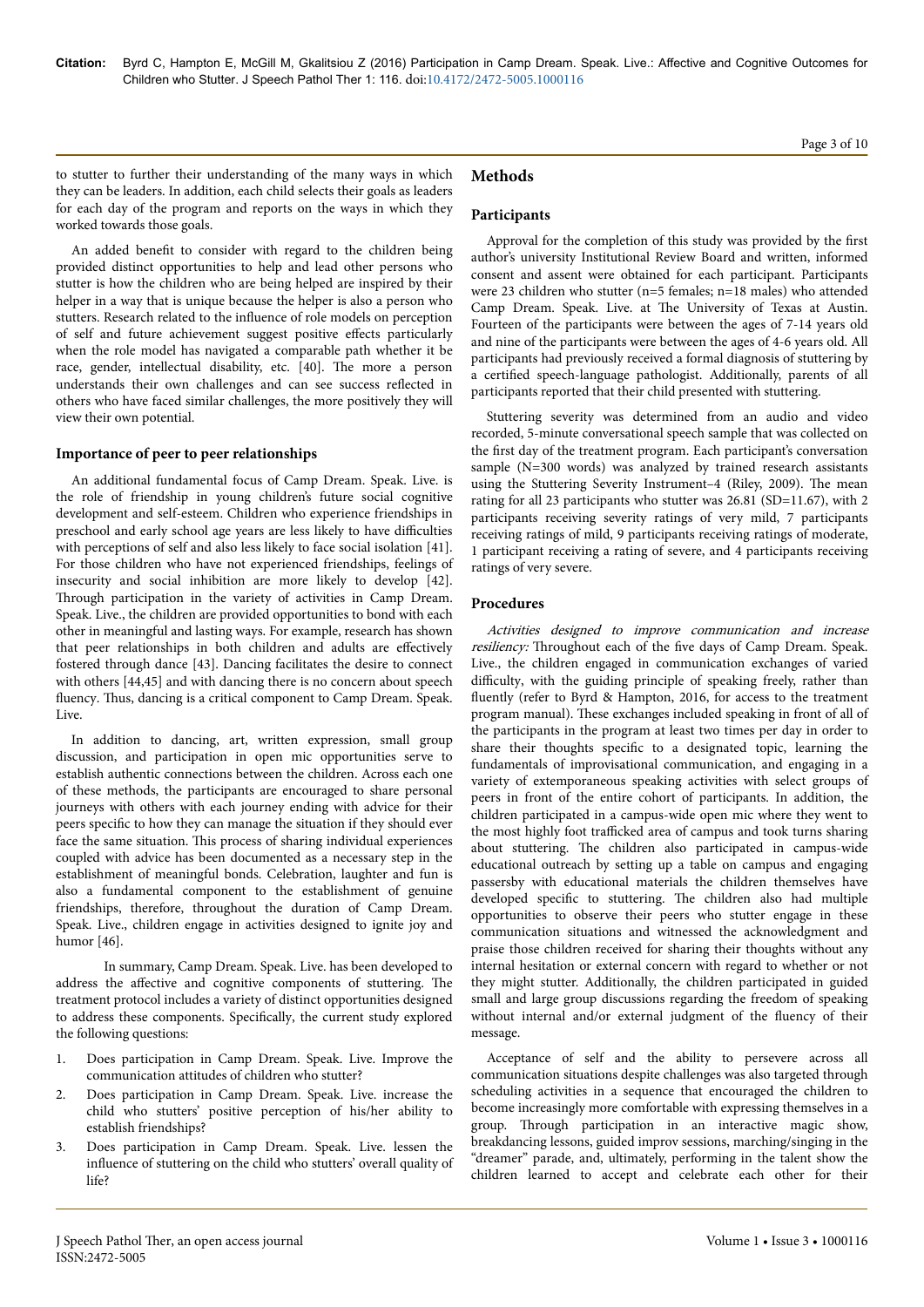# Page 4 of 10

authenticity. Нe program culminated with a pep rally led by university cheerleaders and premier athletes where participants were inspired by the personal journeys shared by the university students and then led in motivational cheers intended to instill an overall sense of confidence, excitement and fun surrounding the entire treatment program experience.

Activities designed to facilitate mentorship and leadership: Participants had the opportunity to interact with role models that included both persons who stutter who have accepted their stuttering and do not allow speech fluency to dictate their life choices as well as persons who do not stutter who have overcome significant challenges to achieve their dreams. Participants were also assigned to Pay it Forward peer groups wherein they were instructed to share about their most challenging and rewarding experiences with their speech and impart advice for navigating life without allowing stuttering to significantly compromise their daily thoughts, feelings and actions. Within their Pay it Forward peer networks, the children were taught the qualities of a successful leader and shown how leading by example can change their own life as well as the lives of others around them for the better. Participants also engaged in creative action exercises where they envisioned their dreams and shared their plans for achieving those dreams. Leadership skills were further developed in the older participants (ages 11+ n=6) who were assigned the role of junior clinicians. On the first day of the program, junior clinicians met with the program director as a group and were empowered as role models and examples for the younger members of their Pay it Forward peer group. Junior clinicians assumed roles of lead emcee standing beside younger peers as they held the microphone, serving as spokespersons for Camp Dream. Speak. Live. when talking with visitors and members of the media who visited the program, and leading the open mics and advocacy events across campus. Given that adolescent and teen individuals who stutter present with increased negative thoughts and emotions related to stuttering [31], these opportunities placed adolescent campers in situations that directly combatted these feelings, and provided a sense of accomplishment and achievement. Finally, for every organized exchange across the duration of the program, there was a different participant who was awarded the role as emcee, which only serves to further enhance their leadership skills and their confidence in their communication abilities.

Over the five day period, participants realized that they are the experts regarding their own journey with stuttering and what works best for them. Participants who had previous long-term speech therapy for their stuttering shared their opinions about what was most effective versus what was least effective and why they think that might be. These participants also recorded the strategies that they previously learned and provided examples of those strategies in action to be used as instructional tools for future speech-language pathology students as well as other children who stutter. Additionally, participants created instructional videos in which they taught others what stuttering is and how people should interact with persons who stutter. Participants were also assigned to specific educational outreach groups and each group formally educated one of the visitors to Camp Dream. Speak. Live. regarding the nature and treatment of stuttering.

Activities designed to improve peer to peer relationships: Increasing participants' confidence in their ability to make friends is another goal of Camp Dream. Speak. Live. To accomplish this goal, children engaged in structured activities specifically designed to facilitate bonding. For example, the children participated in team oriented activities such as glow bowling, complex designing and building of innovative crafts, as well as problem solving where the goal was to support the success of the team as a whole. Additionally, for at least two of the four daily open mic opportunities, the children were required to share the thoughts and feelings of their peer – a requirement that led to deeper, more meaningful understanding and respect for each other's perspectives – a necessary step to establish positive peer relationships. An additional self-reflection and peer relationship building activity included art projects in which the participants illustrated their favorite memories from the weeklong program. Peers then wrote specific messages on each of their peer's artwork – they were instructed to specify in their message what makes that particular person special. Нe participants then presented their final canvas to the rest of the program participants and were asked to share their most favorite memory and the qualities that their peers see in them. Нese posters were sent home with each child to serve as a visual reminder of their ability to make friends, the fact that they are not alone in their stuttering and the many different ways in which they are special.

Activities designed to promote understanding of bullying and teasing: Learning how to effectively navigate bullying and teasing is an additional fundamental focus of Camp Dream. Speak. Live. To address this goal, a motivational speaker partnered with a child friendly mascot engaged the children in a variety of games that were designed to be fun but also educational. Нrough their interactions with this speakermascot pair, the children were educated about what bullying and teasing is, how to identify when it is happening, and how to best address this type of situation. Нe children were also asked to brainstorm ways in which they can share about their own stuttering that feel empowering versus embarrassing. In addition, the children were encouraged to think of other children who stutter who were not able to attend this program and what message they would most like for those children to learn about stuttering. Similarly, the children were asked to think about children as well as adults who do not stutter and what they would most like for those persons to understand about stuttering. Once these messages were identified, the children videorecorded their messages and shared them with the program's participants, with the persons in their immediate environment, and via the Lang Stuttering Institute's social media to allow the child to have the chance to reach others who do and do not stutter with those messages that they felt were the most important.

Activities designed to desensitize child towards stuttering: The children who participated in Camp Dream. Speak. Live. also learned specific strategies for acknowledging stuttering and decreasing discomfort towards stuttering. Нese strategies included self-disclosing in a non-apologetic manner and stuttering on purpose in a manner that is as close to their real stutter as possible. Нe children also shared about themselves and their speech in a pointedly positive manner. For example, instead of asking the child whether or not he or she loves their speech, the children were prompted to complete sentences such as, "I love my speech because…" and "I am special because…" Нe children recorded these messages with the intent of sharing these videos which, in turn, reinforces encouraging and affirming perspectives of the speech and the speaker who stutters regardless of the fluency of their message. In addition, at the end of each day participants were provided with a "Wow of the Day" document written by their clinicians that described a moment in which the child excelled with regard to his or her communication attitude, peer to peer interaction, and leadership. A photograph was included to serve as reminder of each day and participants were asked to reflect and share about this moment with their families.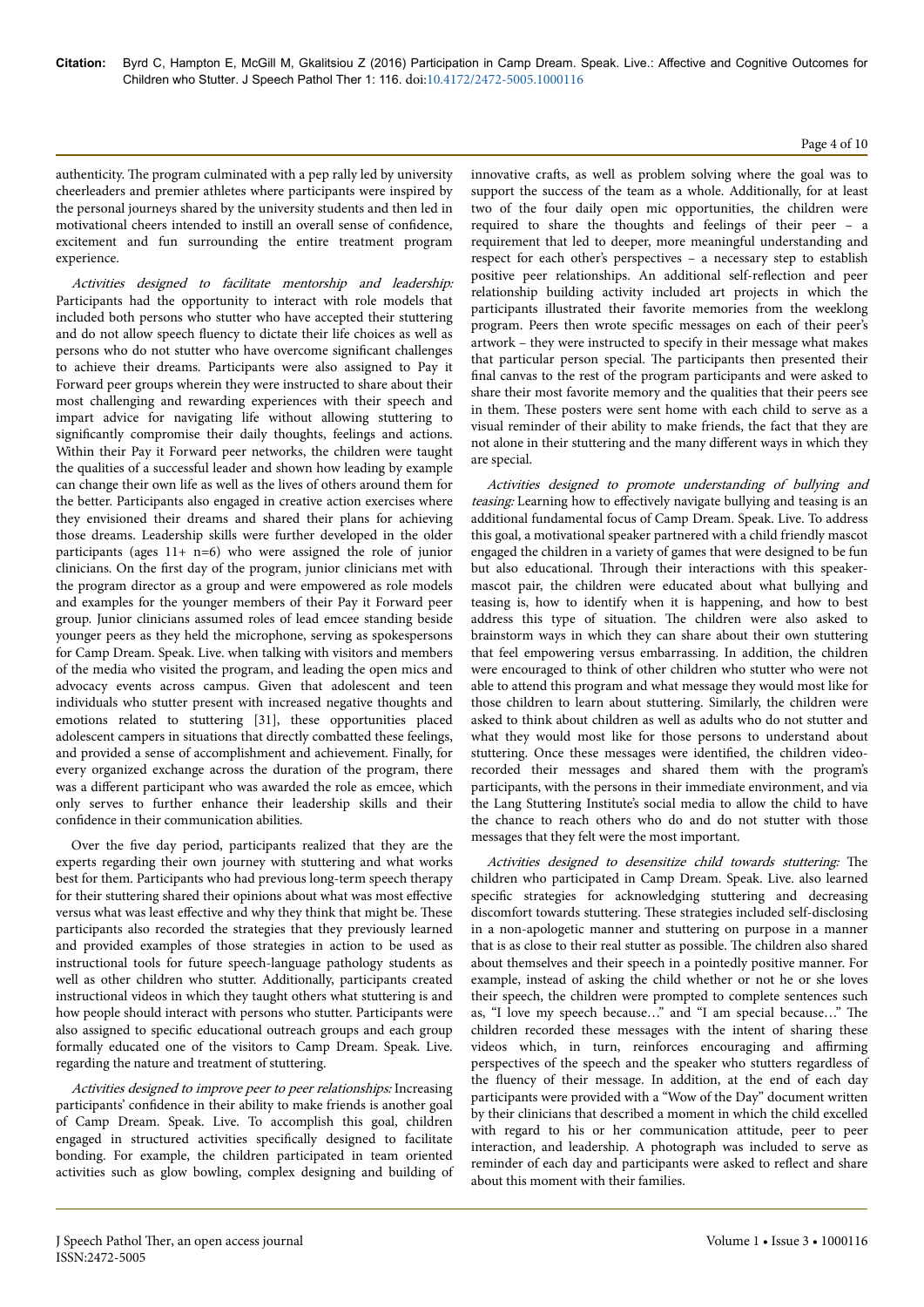**Citation:** Byrd C, Hampton E, McGill M, Gkalitsiou Z (2016) Participation in Camp Dream. Speak. Live.: Affective and Cognitive Outcomes for Children who Stutter. J Speech Pathol Ther 1: 116. doi:10.4172/2472-5005.1000116

#### **Outcome measures**

Assessment tools used to measure outcomes for participation in Camp Dream. Speak. Live. included child and parent report.

Child report: Child participants age 4 to 6 years old were administered the KiddyCAT Communication Attitude Test for Preschool and Kindergarten Children who Stutter. Children age 7 to 14 years old completed the Overall Assessment of the Speaker's Experience of Stuttering. The KiddyCAT was read to the younger cohort of participants, in accordance with the test administration guidelines, by a research assistant who had completed fluenc\ training with the first author. Children completing the OASES forms were asked to do so independently. All children completed the Patient Reported Outcomes Measurement Information System (PROMIS) Pediatric Peer Relationships – Short Form 8a. Participants completed each of these surveys related to their perceptions towards their speech and toward their relationships with peers one day prior to participation in the program. To collect post-data, all participants completed the same set of self-report measures immediately following participation in the intensive treatment program [47-51].

Parent report: Parents of children who participated in the program were provided a link to an online questionnaire approximately one month after their child's participation in Camp Dream. Speak. Live. concluded. The surveys were parent proxy forms of the *KiddyCAT* and the *OASES*. Parent surveys differed dependent upon the age of the child participant (i.e., 4-6 years old, 7+ years old) (Appendix A).

# **Results**

#### **Communication attitudes**

For children 4 to 6 years of age, the average pre-test KiddyCAT score was 3.11 (range=0-7). The average post-test KiddyCAT score was 3.00 (range=0-7). As illustrated in Figure 1,  $KiddyCAT$  pre-test and post-test scores were not found to be significantly different using a paired *t*-test analysis  $t(8)=0.160, p=0.877$ .

For children age 7 to 14 years old, the average pre-test OASES score was 2.41 (range=1.33-4.71), which corresponds to a moderate impact of stuttering on daily life. Нe average post-test OASES score was 2.13 (range=1.13-4.3), which corresponds to a mild-moderate impact of stuttering on daily life. As seen in Figure 1, OASES pre-test and posttest scores were found to be significantly different using a paired t-test analysis  $t(13)=4.230$ ,  $p<0.001$ . That is, children who stutter who participated in Camp Dream. Speak. Live. demonstrated a significant decrease in the impact that stuttering has on their lives at the end of the week as compared to the day prior to the first day of their participation in the intensive program.

Decomposition of the overall OASES scores using paired t-test analyses of the individual sections revealed a significant difference between pre- and post-data for Section 4: Quality of Life  $t(13)=2.881$ ,  $p=0.013$ . No additional significant pre- and post-data differences were noted for Section 1: General Information  $t(13)=2.102$ ,  $p=0.056$ , Section 2: Your Reactions to Stuttering  $t(13)=2.060$ ,  $p=0.060$ , or Section 3: Communication in Daily Situations  $t(13)=1.715$ ,  $p=0.110$ .



Figure 1: The mean pre-test and post-test scores for children who stutter on the *Overall Assessment of Speakers Experience of* Stuttering (OASES) and the KiddyCAT Communication Attitude Test for Preschool and Kindergarten Children Who Stutter.

#### **Peer relationships**

When comparing pre-test and post-test PROMIS Peer Relationship scores for the whole group  $(N=23)$ , the average pre-test score was 23.53 and the average post-test score was 27.07, yielding a difference of 3.54 points. This observed difference was found to be statistically significant using a paired samples t-test  $t(22)=3.497$ ,  $p<0.002$ . As shown in Figure 2, children who participated in Camp Dream. Speak. Live. demonstrated a significant increase in their social health, including social function and sociability, across peer-to-peer relationships from the beginning to the end of the their participation in the program.





#### **Parent perspectives**

Parents of child participants age 4-6 years old. Eight of the nine (88.89%) parents of children age 4-6 years old fully completed and submitted the online survey. Нe following results are descriptions of the eight parents' responses to the questionnaire (Appendix A).

Parents reported that their children's participation "very positively" (37.5%), "positively" (50%), or "neither positively or negatively" (12.5%) influenced their children's feelings of acceptance by other children. Parents also reported that participating in the program "very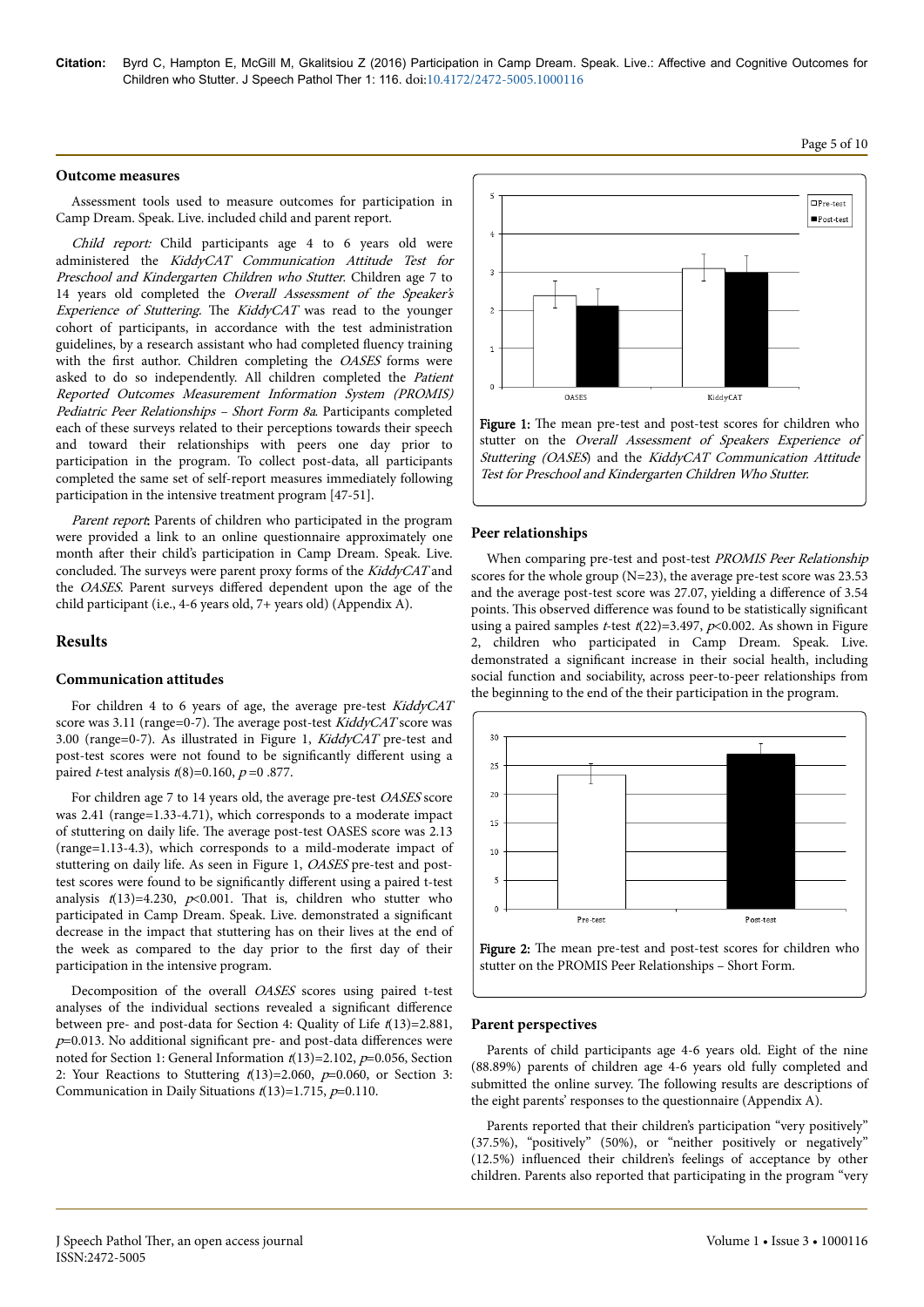# Page 6 of 10

positively" (25%), "positively" (50%), or "neither negatively or positively" (25%) affected their children's feelings of how much they can count on friends. Additionally, parents reported that participation impacted their children's feelings that they are able to talk to their friends about anything "very positively" (50%), "positively" (37.5%), or "neither negatively or positively" (12.5%). Parents also reported that their child's participation "very positively" (62.5%), "positively" (25%), or "neither negatively or positively" (12.5%) influenced their children's perceptions of their abilities to make friends. Furthermore, parents reported that their children's perception of whether other children wanted to be friends with them were affected "very positively" (50%), "positively" (37.5%), or "neither negatively or positively" (12.5%) by their children's participation. Half of parents reported that their children's perception that other children want to talk with them was "very positively" impacted by their children's participation, while the other half of parents reported their children were "positively" influenced by their participation. Parents also reported that participating "very positively" (37.5%) or "positively" (62.5%) affected their children's perceptions that other children want to be around them. Parents reported that their feelings about their children's acceptance by other children was "very positively" (25%), "positively" (62.5%), or "neither negatively or positively" (12.5%) impacted by their children's participation (Table 1).

| Participation in the intensive therapy program influenced                    | Very positively | <b>Positively</b> | Neither<br>positively<br>or negatively | Negatively | Very negatively |
|------------------------------------------------------------------------------|-----------------|-------------------|----------------------------------------|------------|-----------------|
| My child's feelings of acceptance by other children his or her age.          | 37.50%          | 50%               | 12.50%                                 | $0\%$      | $0\%$           |
| My child's feelings of how much he or she can count on friends.              | 25%             | 50%               | 25%                                    | $0\%$      | $0\%$           |
| My child's feelings he or she is able to talk to friends about<br>anything.  | 50%             | 37.50%            | 12.50%                                 | 0%         | 0%              |
| My child's perception of his or her ability to make friends.                 | 62.50%          | 25%               | 12.50%                                 | $0\%$      | 0%              |
| My child's perception that other children want to be his or her<br>friend.   | 50%             | 37.50%            | 12.50%                                 | 0%         | $0\%$           |
| My child's perception that other children want to talk to him or her.        | 50%             | 50%               | 0%                                     | $0\%$      | $0\%$           |
| My child's perception that other children want to be around him or<br>her.   | 37.50%          | 62.50%            | 0%                                     | 0%         | 0%              |
| My feelings about my child's acceptance by other children my<br>child's age. | 25%             | 62.50%            | 12.50%                                 | 0%         | 0%              |

Table 1: Online survey responses provided by parents of child participants age 4-6 years old.

Parents of child participants age 7-14 years old. Eight of the 14 (57.14%) parents of children ages 7-14 years old completed and submitted the online questionnaire (Appendix A). Нe following results are descriptions of the eight parents' responses to the questionnaire.

# **Quality of life**

Parents reported that their children's participation in the intensive therapy program reviewed in the present study "very positively" (50% of responses) or "positively" (50% of responses) influenced their children's perception of how their lives are impacted by the fact that they stutter. Parents also reported that participation in the program "very positively" (63% of responses) or "positively" (13% of responses) affected how their children's lives are impacted by how other people react to their stuttering. Additionally, 63% of parents reported that their child's participation "very positively" impacted how much stuttering gets in the way of their child's ability to succeed in school and how much stuttering gets in their way to do the things they want to do. Seventy-five percent of parents reported that their children's participation "very positively" affected how much stuttering gets in the way of their children's ability to speak to their parents. Overwhelmingly, parents reported that participation "very positively"

(83%) or "positively"  $(17%)$  affected how their children's lives are impacted by the fact that they stutter. In response to the questionnaire, parents responded that participation "very positively" (33%), "positively" (50%) or "neither negatively or positively" (17%) impacted how other people react to their children's stuttering. Additionally, parents reported that their children's participation "very positively" (50%) or "positively" (50%) influenced how much stuttering gets in the way of their children's abilities to succeed in school. Parents also reported that participation "very positively" (67%), "positively" (17%), or "neither negatively or positively" (17%) impacted how much stuttering gets in the way of their children's abilities to do the things their children want to do. Parents also reported that their children's participation "very positively" (67%) or "positively" (33%) affected how much stuttering gets in the way of their children's abilities to talk to them. Additionally, parents reported that participation "very positively" (50%) or "neither negatively or positively" (50%) influenced how much stuttering gets in the way of their child's ability to participate in social events. Parents also reported that their children's participation "very positively" (67%), "positively" (17%), or "neither negatively or positively" (17%) impacted how much stuttering gets in the way of their children's abilities to have a good life (Table 2).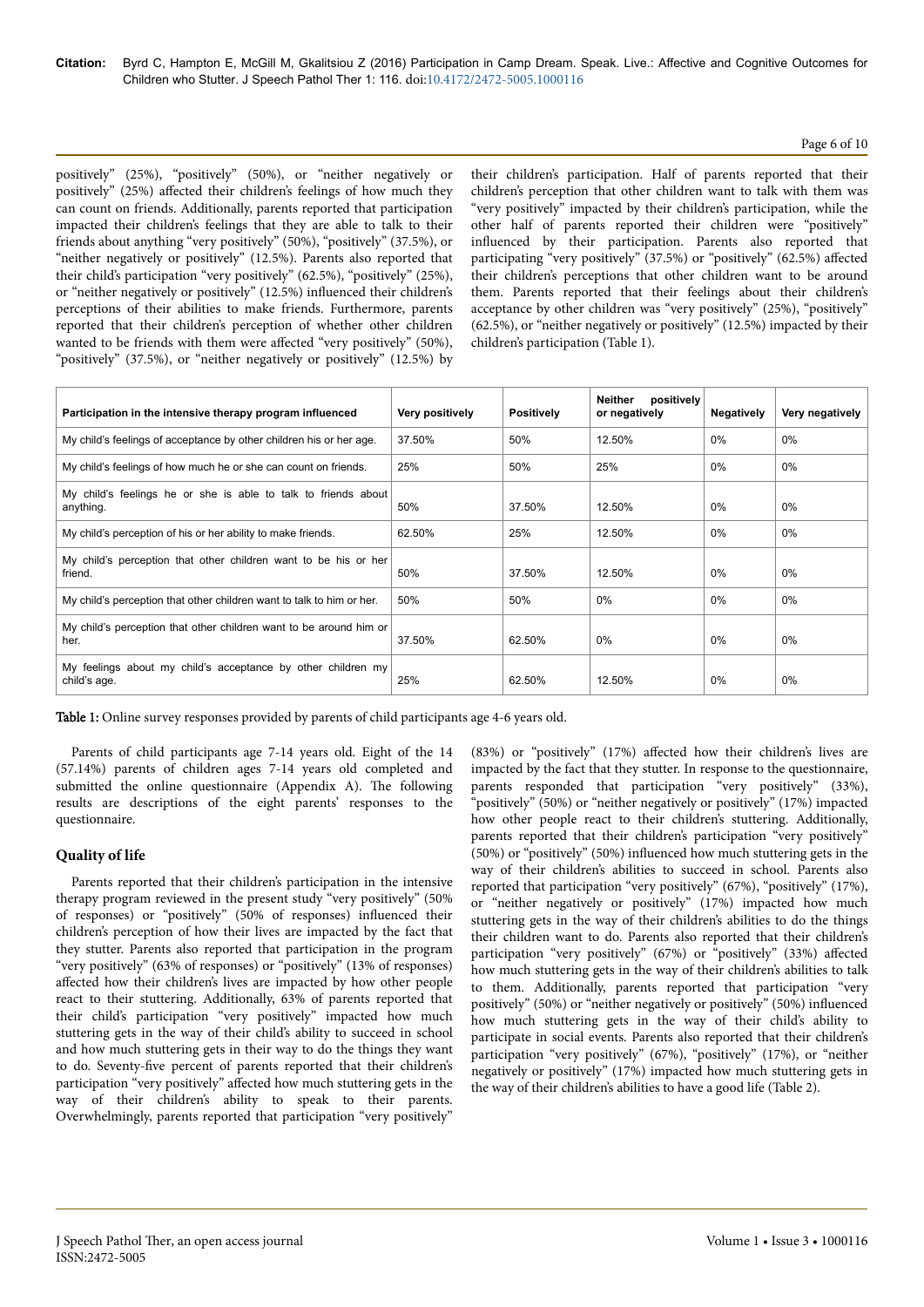**Citation:** Byrd C, Hampton E, McGill M, Gkalitsiou Z (2016) Participation in Camp Dream. Speak. Live.: Affective and Cognitive Outcomes for Children who Stutter. J Speech Pathol Ther 1: 116. doi:10.4172/2472-5005.1000116

| Participation in the intensive therapy program influenced my child's<br>perception                                                             | Very positively | <b>Positively</b> | <b>Neither</b><br>positively<br>or<br>negatively | <b>Negatively</b> | Very<br>negatively |
|------------------------------------------------------------------------------------------------------------------------------------------------|-----------------|-------------------|--------------------------------------------------|-------------------|--------------------|
| Of how his or her life is impacted by the fact that he or she stutters.                                                                        | 83%             | 17%               | 0%                                               | 0%                | 0%                 |
| Of how his or her life is impacted by how other people react to his or her<br>stuttering.                                                      | 50%             | 13%               | 38%                                              | 0%                | 0%                 |
| Of how much stuttering gets in the way of his or her ability to succeed in school.                                                             | 63%             | 25%               | $0\%$                                            | 13%               | 0%                 |
| Of how much stuttering gets in the way of his or her ability to do the things he or<br>she wants to do.                                        | 63%             | 13%               | 13%                                              | 13%               | 0%                 |
| Of how much stuttering gets in the way of his or her ability to talk to you.                                                                   | 75%             | 13%               | 13%                                              | 0%                | 0%                 |
| Of how much stuttering gets in the way of his or her ability to talk to friends.                                                               | 63%             | 13%               | 25%                                              | 0%                | 0%                 |
| Of how much stuttering gets in the way of his or her ability to participate in social<br>events (like sports teams, parties, sleepovers, etc.) | 50%             | 25%               | 25%                                              | 0%                | 0%                 |
| Of how much stuttering gets in the way of his or her self-confidence.                                                                          | 75%             | 25%               | $0\%$                                            | 0%                | 0%                 |
| Of how he or she is accepted by other children his or her age.                                                                                 | 71%             | 29%               | $0\%$                                            | 0%                | 0%                 |
| Of how he or she feels about being able to talk to his/her friends about anything.                                                             | 43%             | 43%               | 14%                                              | 0%                | 0%                 |
| Of how he or she feels that he/she can count on his/her friends.                                                                               | 57%             | 29%               | 14%                                              | 0%                | 0%                 |
| Of how his/her perception of his/her ability to make friends.                                                                                  | 57%             | 29%               | 14%                                              | 0%                | 0%                 |
| Of how he/she perceives that other children want to talk to and be friends with<br>him/her.                                                    | 57%             | 43%               | 0%                                               | 0%                | 0%                 |
| Of how much stuttering gets in the way of his or her ability to have a good life.                                                              | 63%             | 13%               | 25%                                              | 0%                | 0%                 |

Table 2: Online survey responses provided by parents of child participants age 7-14 years old.

# **Peer to peer relationships**

As shown in Table 2, parents also reported that their children's participation "very positively" (63% of responses) or "positively" (13% of responses) influenced their children's perceptions of how much stuttering gets in the way of his or her ability to speak with his or her friends. Additionally, parents reported that their children's participation "very positively" (75% of responses) or "positively" (25% of responses) impacted their children's perception of how much stuttering gets in the way of their self-confidence. Additionally, parents reported that participation in Camp Dream. Speak. Live. "very positively" (71% of responses) or "positively" (29% of responses) affected their children's feelings of acceptance by other children their age. According to parents, participation "very positively" (57%) or "positively" (29%) impacted how much their children feel that they can count on their friends. Furthermore, parents reported that participation in Camp Dream. Speak. Live. "very positively" (43%) or "positively" (43%) influenced their children's feelings about being able to talk to their friends about anything. Fifty-seven percent of parents reported that participation "very positively" affected their children's perceptions of their ability to make friends, and an additional 29% rated participation in the program as "positively" impacting the children. Parents also reported that participating in Camp Dream. Speak. Live. "very positively" (57%) or "positively" (43%) influenced their children's perceptions that other children want to be their friends and that other children want to talk to them.

# **Discussion**

To review, the purpose of the present study is to explore the treatment outcomes for Camp Dream. Speak. Live. an intensive five day program for children who stutter. In contrast to most intensive treatment programs, Camp Dream. Speak. Live. was exclusively developed to address the affective and cognitive components of stuttering. Results suggest that participation in this program leads to significant increases in the child's communication attitude, the child's perception of his/her ability to make friends, and also reduces the impact of stuttering on the child's overall quality of life. Additionally, parents of children who participated in Camp Dream. Speak. Live. reported that they also observed positive increases in their child's perception of his/her own ability to make friends as well as significant decreases in their child's perspective of the impact of stuttering on his/her overall quality of life.

# **Communication attitudes**

Children ages 4 to 6 years old who participated in Camp Dream. Speak. Live. did not demonstrate an upward shift post participation likely because they entered the program with a positive communication attitude. Yet, these findings are still of significant importance as they suggest that even though stuttering is addressed directly and discussed significantly over the course of the program, such discussion did not compromise any of these children's positive feelings towards their communication skills. Нis is an important finding particularly for parents who may be concerned that increasing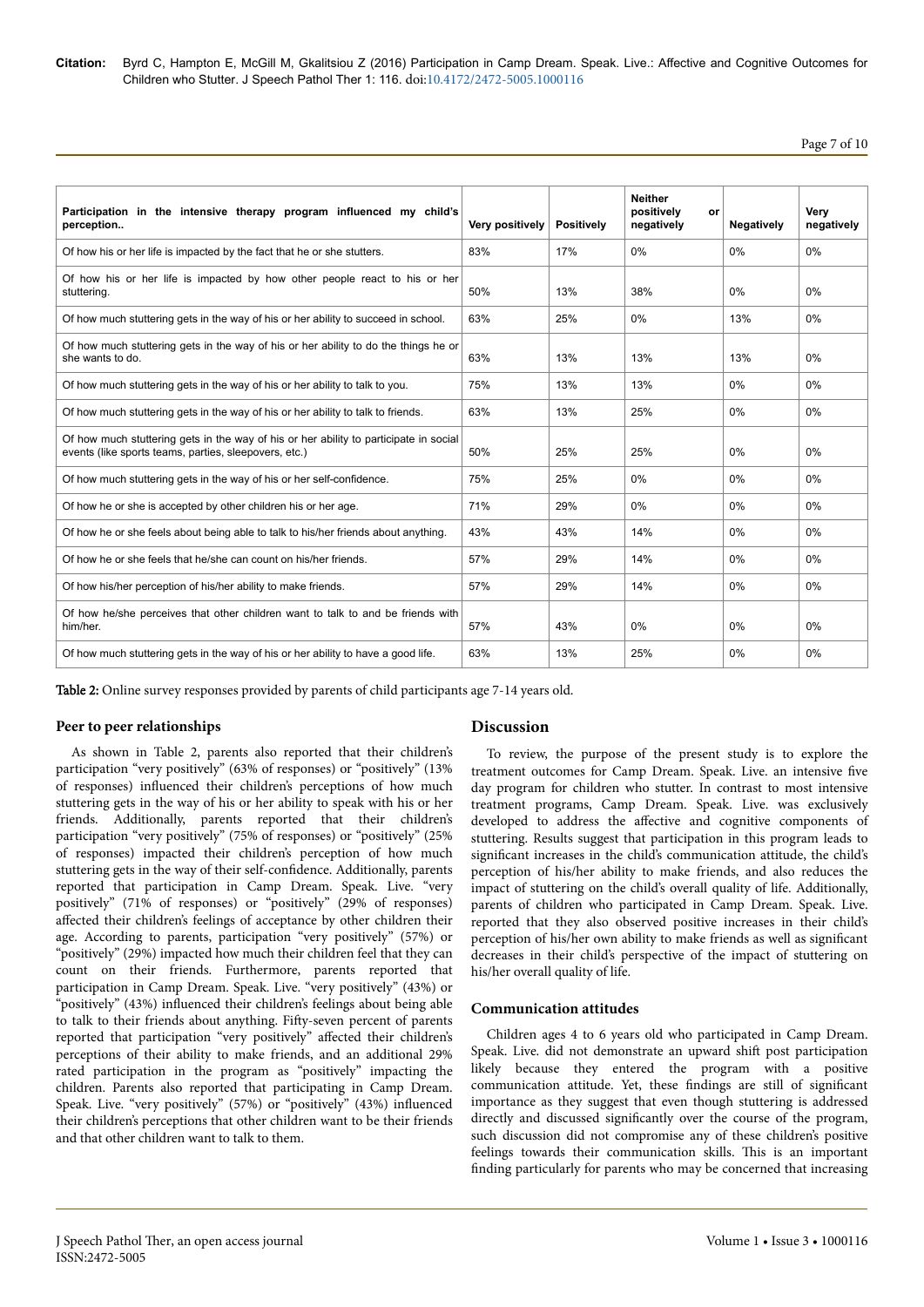a child's awareness of stuttering may unintentionally lead to the child developing concern [52].

In contrast to the younger children, the children who were 7 years of age and older who participated in Camp Dream. Speak. Live. showed a significant increase in their communication attitude. Нese children entered into the program with more negative perspectives towards their communication abilities. The marked shift toward a more positive communication attitude demonstrates that the activities the children completed during Camp Dream. Speak. Live. directly influenced their perspectives regarding their communication abilities. It is difficult to determine if there is any one activity that potentially contributed more significantly to these outcomes than another, or, if perhaps, a combination of all of the activities lead to this change. Future research should explore potential combined and/or independent effects.

#### **Impact of stuttering on child's overall quality of life**

Although, at present, it is difficult to determine whether one activity may be of more benefit than another, the follow up analysis of the significant increase in the attitudinal assessment of those children 7 to 14 was largely driven by increases in the quality of life section of the OASES. Нus, the activities completed seem to distinctly influence changes in this particular area of measurement on this tool. Additionally, the parents of the children who participated in the program unanimously reported that their child's participation influenced their child's life in a positive manner and also reported that their participation reduced the impact of stuttering on their child's overall quality of life. Нe question remains as to whether or not these positive results can be maintained over time. Future research should explore the longitudinal implications of participation in Camp Dream. Speak. Live. Given that the program targets resilience, in addition to the OASES, other assessment tools that more directly assess any change in the client's resiliency should be included in future studies.

# **Peer relationships**

All of the children who participated in Camp Dream. Speak. Live. demonstrated a significant increase in their perspectives of their abilities to interact with peers and make friends. Нis finding is of particular importance as the results included those children age 4 to 6 as well as children 7 and older. Нus, even the younger children whose communication attitudes were positive prior to the program still received meaningful benefit. Furthermore, the perception of a significant increase in effective peer-to-peer relationship skills was not only reported by the children, but was also reported by the children's parents. Although the parents did not attend or observe their children as they were completing the program, they still reported a positive increase in their child's social interactions. All parents shared that their child's participation in the program notably increased their child's perception of his/her ability to make friends in their everyday life apart from the treatment program environment.

Research suggests that it is unclear whether children are targeted by bullies because they feel socially inept or if children feel socially inept as a result of being bullied [27]. Нus, the improvement in perspectives with regard to the ability to socialize successfully can potentially lessen the future likelihood of the children who participate in this intensive program being bullied. Additionally, given the data to suggest children who experience meaningful bonds at a young age are less likely to face social isolation at a later age, the children who participated in Camp Dream. Speak. Live. may be less likely to experience feelings of loneliness and separation from peers. Additionally, the opportunity to support the other participants in a mentorship role as well as their daily leadership assignment serves to make the children see themselves as valuable partners to their peers. Future research should follow these children throughout their elementary years to determine if, in fact, there is link between participation in this program and likelihood being bullied and/or feeling socially isolated later in life.

#### **Additional considerations**

The results from the present study are preliminary in nature and may be compromised by at least a few factors. First, the measurements employed in the present study may not be sensitive enough to yield meaningful findings. Specifically, for the children age 4 to 6, the use of the KiddyCAT as the singular measurement of attitude may have compromised the possibility of detecting any changes in the child's attitude over time. Past therapy experiences were not controlled for in the present study. Additionally, other important considerations such as stuttering severity, time since onset of stuttering, and temperament were not included in the outcome analyses. Future research should determine whether previous therapy moderates treatment outcomes. The data are not longitudinal in nature; thus, the changes noted could potentially be temporary. Finally, as is typical of survey data, not all parents completed the post-treatment surveys. Had we requested that the parent complete the survey in person, we would have likely had completed surveys from all parents, but it was important for the parents to complete these surveys anonymously. Future research should investigate ways to ensure confidentiality while simultaneously securing response from all parents.

# **Conclusion**

To date, to these authors' knowledge there have been no published data to support intensive treatment programs that target communication attitudes and the impact of stuttering on the child who stutters' overall quality of life. Нe program reviewed in the present study, Camp Dream. Speak. Live., targeted these critical aspects and demonstrated that significant improvements in communication attitude as well as significant reductions in the impact of stuttering on overall quality of life can be achieved in a short period of time. Although these preliminary results are promising, additional research is needed to determine if there are specific aspects of the program that may be more beneficial than others. Additionally, longitudinal data are needed to determine if the differences observed are maintained over time.

# **References**

- 1. Yairi E, Ambrose N (2005) Early childhood stuttering. Austin: Pro-Ed Inc.
- 2. [Choi D, Conture EG, Walden TA, Lambert WE, Tumanova V \(2013\)](http://www.ncbi.nlm.nih.gov/pubmed/23773669) [Behavioral inhibition and childhood stuttering. J Fluency Disord 38:](http://www.ncbi.nlm.nih.gov/pubmed/23773669) [171-183.](http://www.ncbi.nlm.nih.gov/pubmed/23773669)
- 3. [Spencer C, Weber-Fox C \(2014\) Preschool speech articulation and](http://www.ncbi.nlm.nih.gov/pubmed/25173455) [nonword repetition abilities may help predict eventual recovery or](http://www.ncbi.nlm.nih.gov/pubmed/25173455) [persistence of stuttering. J Fluency Disord 41: 32-46](http://www.ncbi.nlm.nih.gov/pubmed/25173455)
- 4. [Walden TA, Frankel CB, Buhr AP, Johnson KN, Conture EG, et al. \(2012\)](http://www.ncbi.nlm.nih.gov/pubmed/22016200) [Dual diathesis-stressor model of emotional and linguistic contributions to](http://www.ncbi.nlm.nih.gov/pubmed/22016200) [developmental stuttering. J Abnorm Child Psychol 40: 633-644.](http://www.ncbi.nlm.nih.gov/pubmed/22016200)
- 5. Richels C, Conture E (2007) Early intervention for stuttering: An indirect method. In E. Conture & R. Curlee (Edn) Stuttering and other fluenc\ disorders (3rd. Ed.). Philadelphia, PA: Нieme Medical.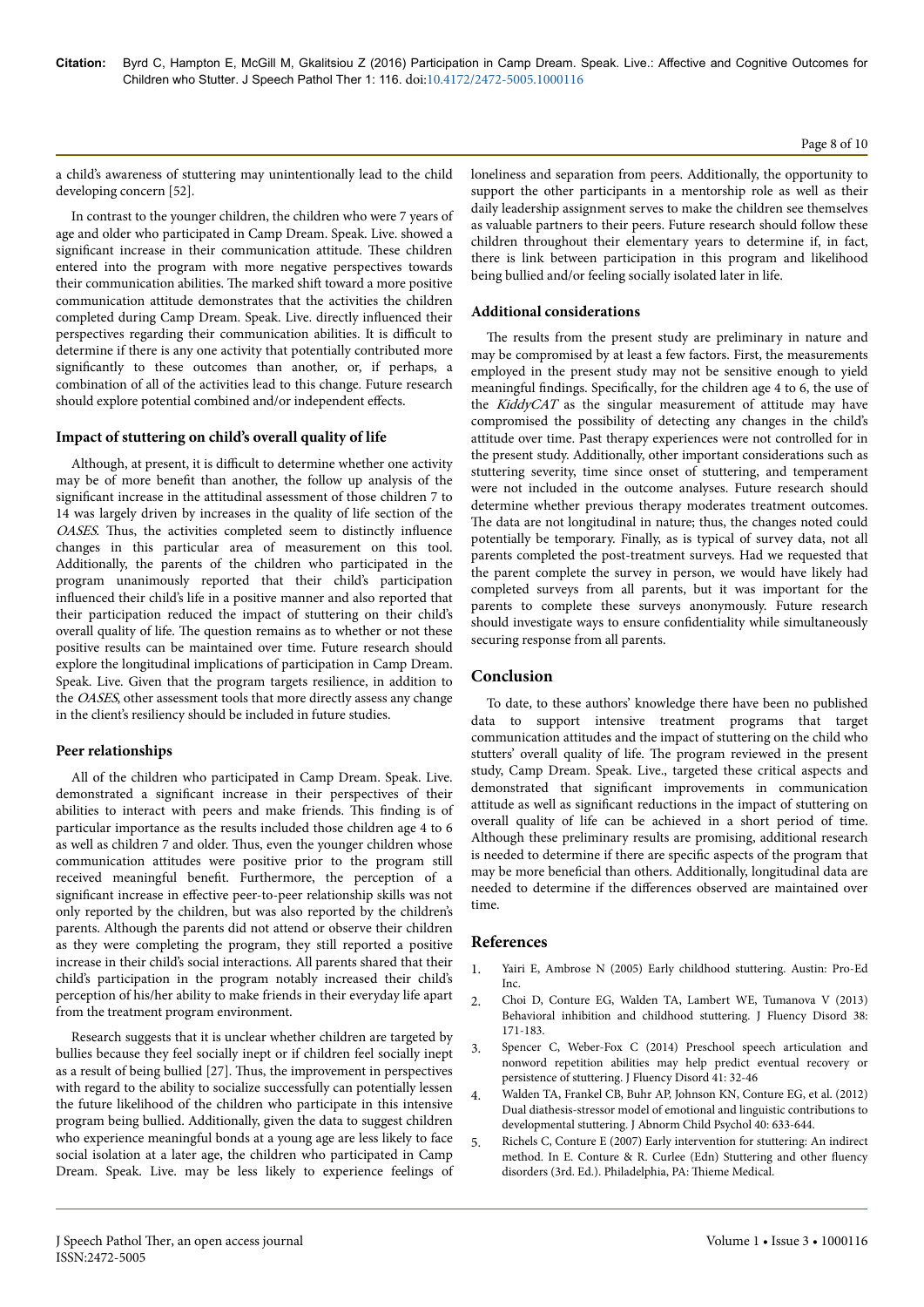- 6. [Leonard C, Eckert M, Given B, Berninger V, Eden G \(2006\) Individual](http://www.ncbi.nlm.nih.gov/pubmed/17012292) differences [in anatomy predict reading and oral language impairments in](http://www.ncbi.nlm.nih.gov/pubmed/17012292) [children. Brain 129: 3329-3342](http://www.ncbi.nlm.nih.gov/pubmed/17012292).
- [Siller M, Swanson M, Gerber A, Hutman T, Sigman M \(2014\) A parent](http://www.ncbi.nlm.nih.gov/pubmed/24488157)[mediated intervention that targets responsive parental behaviors](http://www.ncbi.nlm.nih.gov/pubmed/24488157) [increases attachment behaviors in children with ASD: Results from a](http://www.ncbi.nlm.nih.gov/pubmed/24488157) [randomized clinical trial. J Autism Dev Disord. 44: 1720-1732.](http://www.ncbi.nlm.nih.gov/pubmed/24488157)
- 8. [Millard SK, Edwards S, Cook FM \(2009\) Parent-child interaction therapy:](http://www.tandfonline.com/doi/abs/10.1080/17549500802603895) [Adding to the evidence. Int J Spch-Lang Pathol 11: 61-76.](http://www.tandfonline.com/doi/abs/10.1080/17549500802603895)
- 9. Starkweather CW, Gottwald S, Halfond M (1990) Stuttering prevention: A clinical method. Englewood Cliffs NJ: Prentice-Hall.
- 10. Yaruss SJ, Coleman C, Hammer D (2006) Treating preschool children who stutter: Description and preliminary evaluation of a family-focused treatment approach. LSHSS 37: 118-136.
- 11. O'Brian S, Iverach L, Jones M, Onslow M, Packman A, Menzies R (2013). Effectiveness of the Lidcombe Program for early stuttering in Australian community clinics. Int J Spch-Lang Pathol 15: 593-603.
- 12. [Onslow M, Andrews C, Lincoln M \(1994\) A control/experimental trial of](http://www.ncbi.nlm.nih.gov/pubmed/7877284) [an operant treatment for early stuttering. J Speech Hear Res 37:](http://www.ncbi.nlm.nih.gov/pubmed/7877284) [1244-1259.](http://www.ncbi.nlm.nih.gov/pubmed/7877284)
- 13. Hill D (2003) Differential treatment of stuttering in the early stages of development. In H.H. Gregory, J. H. Campbell, C.B. Gregory, & D.G. Hill (Eds.). Stuttering therapy: Rationale and procedures Boston: Allyn & Bacon
- 14. [Millard SK, Nicholas A, Cook FM \(2008\) Is parent-child interaction](http://www.ncbi.nlm.nih.gov/pubmed/18506041) therapy effective [in reducing stuttering? J Speech Lang Hear Res 51:](http://www.ncbi.nlm.nih.gov/pubmed/18506041) [636-650.](http://www.ncbi.nlm.nih.gov/pubmed/18506041)
- 15. Richels C, Conture E (2011) Diagnostic data as predictor of treatment outcome with young children who stutter. In B. Guitar and R. McCauley (Eds.) Treatment of stuttering: Conventional and controversial interventions. Baltimore, MD: Lippincott Williams & Wilkins.
- 16. Rustin L, Botterill W, Kelman E (1996) Assessment and therapy for young dysfluent children: Family interaction. London: Whurr.
- 17. [Franken MC, Kielstra-Van der Schalk CJ, Boelens H \(2005\) Experimental](http://www.ncbi.nlm.nih.gov/pubmed/16023710) [treatment of early stuttering: a preliminary study. J Fluency Disord 30:](http://www.ncbi.nlm.nih.gov/pubmed/16023710) [189-199.](http://www.ncbi.nlm.nih.gov/pubmed/16023710)
- 18. de Sonneville-Koedoot C, Stolk E, Rietveld T, Franken MC (2015) Direct versus Indirect Treatment for Preschool Children who Stutter: Нe RESTART Randomized Trial. PLoS One 10: e0133758
- 19. [Craig A, Blumgart E, Tran Y \(2009\)](http://www.ncbi.nlm.nih.gov/pubmed/19686883) The impact of stuttering on the [quality of life in adults who stutter. J Fluency Disord 34: 61-71.](http://www.ncbi.nlm.nih.gov/pubmed/19686883)
- 20. [Ezrati-Vinacour R, Platzky R, Yairi E \(2001\)](http://www.ncbi.nlm.nih.gov/pubmed/11324658) Нe young child's awareness of stuttering-like disfluenc\. [J Speech Lang Hear Res 44: 368-380.](http://www.ncbi.nlm.nih.gov/pubmed/11324658)
- 21. [Langevin M, Kleitman S, Packman A, Onslow M \(2009\)](http://www.ncbi.nlm.nih.gov/pubmed/19686884) Нe peer [attitudes toward children who stutter \(PATCS\) scale: an evaluation of](http://www.ncbi.nlm.nih.gov/pubmed/19686884) [validity, reliability, and the negativity of attitudes. International Journal of](http://www.ncbi.nlm.nih.gov/pubmed/19686884) [Language & Communication Disorders 44: 352-368.](http://www.ncbi.nlm.nih.gov/pubmed/19686884)
- 22. Langevin M, Kully D, Teshima S, Hagler P, Prasad NGN (2010) Five-year longitudinal treatment outcomes of the ISTAR Comprehensive Stuttering Program. Journal of Fluency Disorders 35: 123-140.
- 23. [Yaruss JS, Quesal RW \(2004\) Stuttering and the International](http://www.ncbi.nlm.nih.gov/pubmed/15013378) Classification [of Functioning, Disability, and Health: an update. J](http://www.ncbi.nlm.nih.gov/pubmed/15013378) [Commun Disord 37: 35-52.](http://www.ncbi.nlm.nih.gov/pubmed/15013378)
- 24. [Druce T, Debney S, Burt T \(1997\) Evaluation of an intensive treatment](http://www.sciencedirect.com/science/article/pii/S0094730X97000053) [program for stuttering in young children. J Fluency Disord 22: 169-186.](http://www.sciencedirect.com/science/article/pii/S0094730X97000053)
- 25. McCarthy M, Fisher J, Block S (1994) Outcome and predictors of outcome in children undergoing an intensive smooth speech program for stuttering. Journal of Fluency Disorders 19: 193
- 26. Davis S, Howell P, Cooke F (2002) Sociodynamic relationships between children who stutter and their non-stuttering classmates. Journal of Child Psychology and Psychiatry 43: 939-947.
- 27. Marini ZA, Dane AV, Bosacki SL, YLC-CURA (2006) Direct and indirect bully- victims: Differential psychosocial risk factors associated with adolescents involved in bullying and victimization. Aggressive Behavior 32: 551- 569.
- 28. Connor KM, Davidson JRT (2003) Development of a new resilience scale: The Connor-Davidson resilience scale (CD-RISC). Depress Anxiety 18: 76-82.
- 29. Rankin, A., Dahlbäck, N., & Lundberg, J. (2013) A case study of factor influencing role improvisation in crisis response teams. Cog Technol Wrk, 15: 79- 93.
- 30. Rosenberg A (2016) Foster resilience in adolescent and young adult cancer patients. Oncology Times 38: 8-9.
- 31. Beilby JM, Byrnes, ML, Yaruss, SJ (2012) Acceptance and commitment therapy for adults who stutter: psychosocial adjustment and speech fluency. J Fluency Disord 37: 289-299.
- 32. [Boyle MP \(2011\) Mindfulness training in stuttering therapy: a tutorial for](http://www.ncbi.nlm.nih.gov/pubmed/21664530) [speech-language pathologists. J Fluency Disord 36: 122-129.](http://www.ncbi.nlm.nih.gov/pubmed/21664530)
- 33. Menzies RG, Onslow M, Packman A, O'Brian S (2009) Cognitive behavior therapy for adults who stutter: a tutorial for speech-language pathologists. J Fluency Disord 34: 187-200.
- 34. Delany C, Miller KJ, El-Ansary D, Remedios L, Hosseini A, McCleod S (2015) Replacing stressful challenges with positive coping strategies: A resilience program for clinical placement learning. Adv Health Sci Educ Theory Pract 20: 1301-1324.
- 35. Brown ED, Sax KL (2013) Arts enrichment and preschool emotions for low- income children at risk. Early Childhood Research Quarterly 28: 337–346.
- 36. Gantt L, Tinnin L (2009) Support for a neurobiological view of trauma with implications for art therapy. Arts in Psychothe 36: 148–153.
- 37. Anderson S, Bigby C (2015) Self-Advocacy as a Means to Positive Identities for People with Intellectual Disability: 'We Just Help Нem, Be Them Really'. J Appl Res Intellect Disabi.
- 38. [Hiedemann G, Cederbaum JA, Martinez S, Lebel TP \(2016\) Wounded](http://pun.sagepub.com/content/18/1/3.abstract) [healers: How formerly incarcerated women help themselves by helping](http://pun.sagepub.com/content/18/1/3.abstract) [others. Punishment & Society 18: 3-26.](http://pun.sagepub.com/content/18/1/3.abstract)
- 39. [Martinek T, Schilling T \(2003\) Developing compassionate leadership in](http://www.tandfonline.com/doi/abs/10.1080/07303084.2003.10608483?journalCode=ujrd20) [underserved youths. Journal of Physical Education, Recreation & Dance](http://www.tandfonline.com/doi/abs/10.1080/07303084.2003.10608483?journalCode=ujrd20) [74: 33-39.](http://www.tandfonline.com/doi/abs/10.1080/07303084.2003.10608483?journalCode=ujrd20)
- 40. Egalite AJ, Kisida B, Winters MA (2015) Representation in the classroom: The effect of own-race teachers on student achievement. Economics of Education Review 45: 44-52.
- 41. [Laursen B, Bukowski WM, Aunola K, Nurmi JE \(2007\) Friendship](http://www.ncbi.nlm.nih.gov/pmc/articles/PMC2754761/) [moderates prospective associations between social isolation and](http://www.ncbi.nlm.nih.gov/pmc/articles/PMC2754761/) [adjustment problems in young children. Child Dev 78: 1395-1404.](http://www.ncbi.nlm.nih.gov/pmc/articles/PMC2754761/)
- 42. Laird R Laird RD, Jordan KY, Dodge KA, Pettit GS, Bates JE (2001) Peer rejection in childhood, involvement with antisocial peers in early adolescence, and the development of externalizing behavior problems. Dev psychopathol 13: 337-354.
- 43. American Dance Therapy Association (2009) About dance/movement therapy. Retrieved March, 9, 2013.
- 44. [Baudino L \(2010\) Autism spectrum disorder: A case of misdiagnosis.](http://link.springer.com/article/10.1007/s10465-010-9095-x) Amr J Dnce Therapy [32: 113-129.](http://link.springer.com/article/10.1007/s10465-010-9095-x)
- 45. Deveraux C (2012) Moving into relationships In L. Gallo-Lopez & L.C. Rubin (Edn) Play-based interventions for children and adolescents with autism spectrum disorders. New York: Boutledge.
- 46. [Pottie C, Sumarah J \(2004\) Friendships between persons with and](http://www.ncbi.nlm.nih.gov/pubmed/14720094) [without developmental disabilities. Ment Retard 42: 55-66.](http://www.ncbi.nlm.nih.gov/pubmed/14720094)
- 47. Rile G (2009) Stuttering severity instrument for children and adults. 4th edn Tigard OR: CC Publications.
- Byrd C, Hampton E (2016) Camp Dream. Speak. Live: An Intensive Therapy Program for Children who Stutter. UT Copy Services: Austin TX.
- 49. Vanryckeghem M, Brutten G (2007) Нe KiddyCAT: A communication attitude test for preschool and kindergarten children who stutter. San Diego CA: Plural Publishing.
- 50. Yaruss JS, Coleman CE, Quesal RW (2010) OASES: Overall assessment of the speaker's experience with stuttering. McKinney TX: Stuttering Therapy Resources.